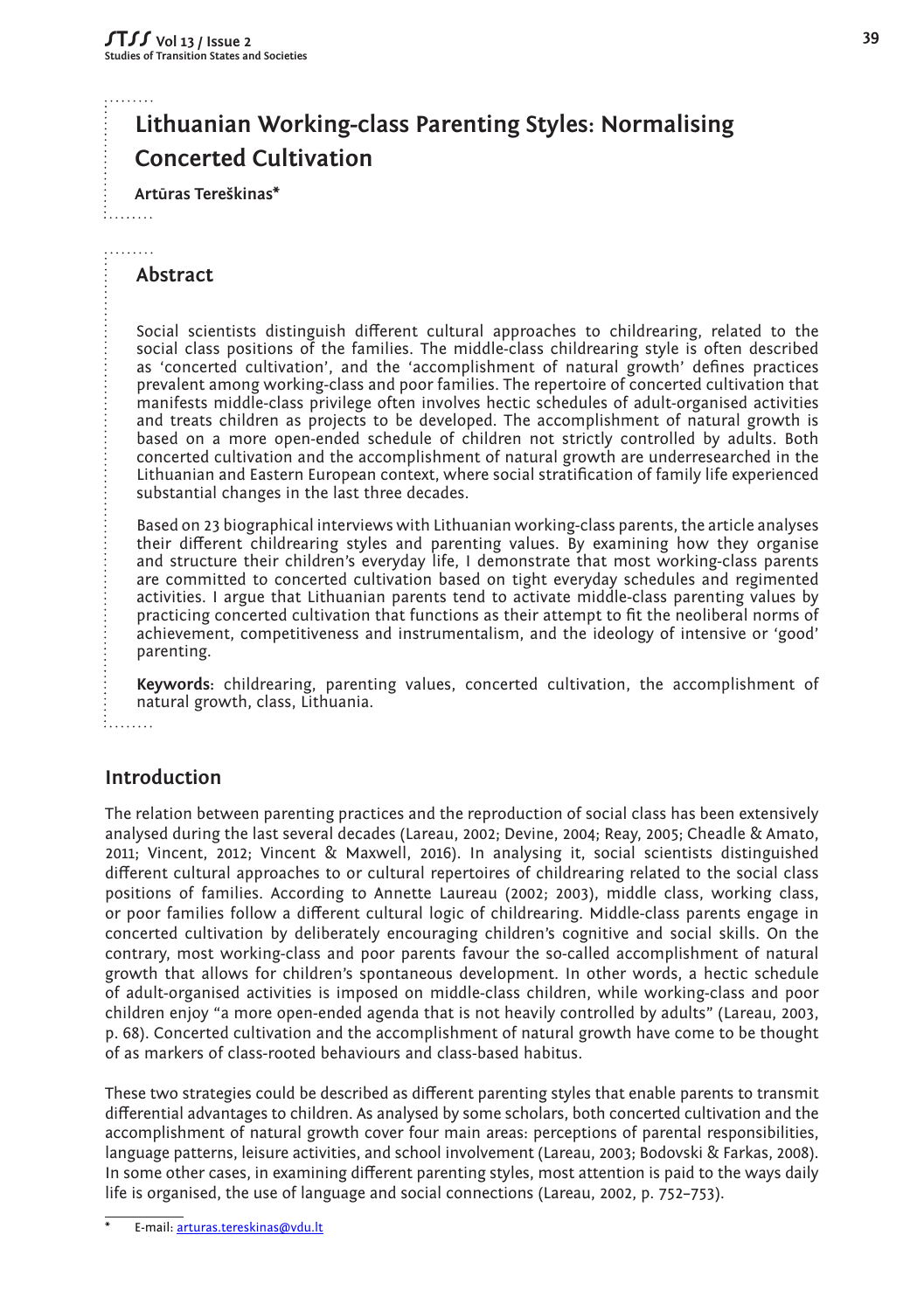Although parenting is increasingly associated with different discourses and imperatives, concerted cultivation as a childrearing strategy is most often conceived of as a version of good parenting. In contemporary Western countries, it is usually attributed to middle-class families (Vincent & Ball, 2007; Berg & Peltola, 2015; Vincent & Maxwell, 2016).

This article focuses on the parenting styles of Lithuanian working-class families. I have chosen the organisation of children's leisure and extracurricular activities, the dynamics of freedom and control in managing children's time, and the understanding of parental responsibilities and good parenting as the main facets of a parenting style. These allow me to grasp how social class interacts with parenting priorities that, in turn, reflect classed values and dispositions.

In undertaking this task, I should emphasise that little is known about how family life transmits advantages and disadvantages to children through different cultural approaches to childrearing in Lithuania. The relationship between class and parenting is a relatively new field of study, and the transmission of social class status through childrearing has not been analysed in the country. Most published studies do not distinguish between class-based parenting strategies (Tereškinas, 2005; Šumskaitė, 2014). Other works focus on social inequalities and single parenting (Maslauskaitė & Platūkytė, 2019), divorce and parenting (Tereškinas & Maslauskaitė, 2019; Maslauskaitė & Tereškinas, 2017) and father-child relationships after a parental union dissolution (Maslauskaitė & Tereškinas, 2020). Thus, the article will enable us to better understand how the class position of a family will provide children with experiences that affect their opportunities and choices and will contribute to the discussion of class-based parenting in Lithuania.

How do working-class parents structure the daily lives of their children? To what degree do they involve themselves in children's leisure? How do parents define their roles and responsibilities in their children's lives? The article also looks into the ways that parents attempt to reconcile their children's control and freedom in their everyday lives.

The article consists of four parts. It begins by introducing the key concepts which frame this analysis: concerted cultivation, the accomplishment of natural growth and class. It then briefly describes the research methodology and the research context. In the main body of the article, using data from 23 biographical interviews with working-class parents, I will discuss their attitudes towards parenting and their ways of organising their children's lives. Finally, I conclude with some observations on the importance of concerted cultivation in shaping working-class parenting priorities and strategies. I hope that my study will shed light on the processes that affect parenting strategies within working-class families and will start a long-overdue discussion on the relation between class and childrearing values in both Lithuania and Eastern Europe.

# **Theoretical background: concerted cultivation, the accomplishment of natural growth and class**

The body of literature that focuses on parenting and childrearing styles shows that parenting is a classed activity **(**Duncan, 2005; Lareau & Weininger, 2008; Gilles, 2007). Most studies draw on Pierre Bourdieu's theoretical framework in which family functions a mechanism of accumulating and transmitting capital between generations (Bourdieu, 1986; 1996; 2010). Bourdieu describes social classes as social groups that share similar living conditions and dispositions (Bourdieu, 1986). People of different classes are positioned in social space according to the volume and composition of the different kinds of capital (Bourdieu & Wacquant, 1992, p. 231). In Bourdieu's theory, class is defined not only by economic but also by cultural indicators, while cultural aspects of social inequality reproduction are highlighted (Sjödin & Roman, 2018, p. 765). Various cultural and social resources including parenting practices and values also point to a family's social class (Gillies, 2005).

Despite the continuing critique of the concept (Wrigley & Dreby, 2005, p. 232), class remains a significant conceptual tool and explanatory framework for the complexity of everyday social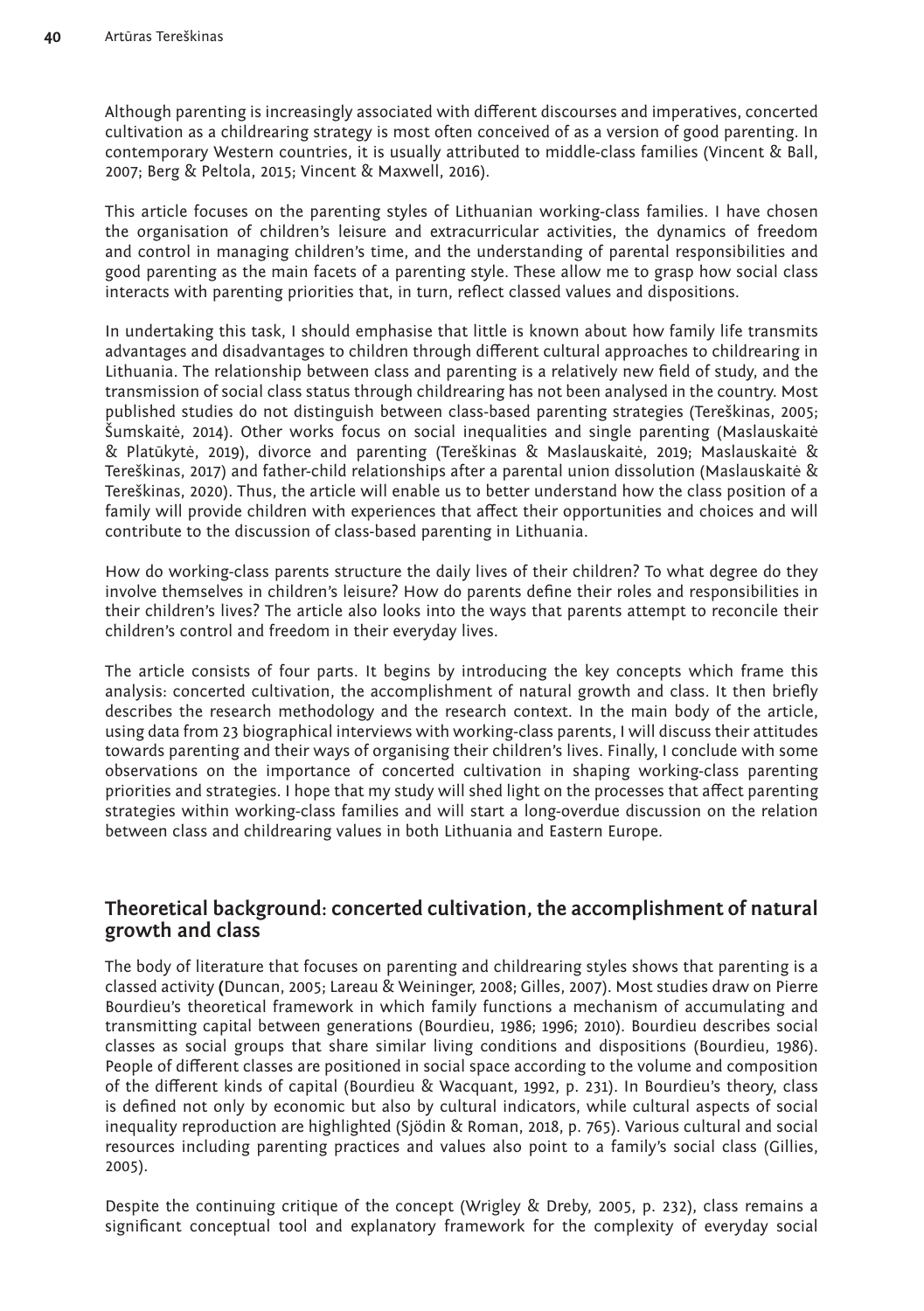experiences. However, it is necessary to see class in the context of other structural categories such as gender, race and age and notice the diversity and specificity of classed experiences within either the working-class or middle-class milieu (Gilles, 2007, p. 160). While looking at classed experiences, one does not have to assume that all within certain classes behave the same way.

In her ethnographic study of childrearing practices, Lareau argues that class is a key influence in shaping cultural approaches to parenting. She proposes the theory of concerted cultivation, which demonstrates how class works through a particular style of childrearing. According to her, the highly organised activities and parents' active participation in the development of their children's skills, interests, and behaviours are characteristic of concerted cultivation that serve as a mechanism of transferring middle-class status to their children (Lareau, 2003; also see Bodovski & Farkas, 2008). Concerted cultivation promotes children's skills and attitudes that could lead to greater school success as compared to working-class and poor children (Carolan & Wasserman, 2015, p. 169). Similarly, Melvin L. Kohn and Carmi Schooler (1983) argued that class membership influenced parents' approaches to childrearing: the middle class valued self-direction among children, while working-class parents favoured conformity to an external authority.

Lareau conceptualises the parenting practices of working-class families prevalent in lower-income and working-class families as the 'accomplishment of natural growth' oriented towards children's spontaneous development. Both parenting styles – concerted cultivation and the accomplishment of natural growth – are "deep seated, relatively stable childrearing dispositions" (Lareau & Weininger, 2008, p. 120).

These different styles of parenting are particularly visible through the organisation of daily life (involving children in structured activities vs. letting children spend time unsupervised), the use of language (middle-class parents are more inclined to reason with children, while working-class and poor parents more often issue directives), the social networks that families use (middle-class families as more connected to friends and kin networks than those of working-class), and how parents interact with such institutions as schools (Vincent & Maxwell, 2016, p. 272). Here it should be emphasised that language use also plays into the differences in the organisation of daily life: middle-class families often rely on reasoning, negotiation and discussion, while working-class parents prefer directives and disregard children's opinions and judgements (Lareau, 2002). Most importantly, Lareau and others demonstrated that different parenting styles reinforce social classbased cultural patterns, habits and skills and develop children into a particular kinds of social subjects. Later research confirmed her conclusions (Bodovski & Farkas, 2008).

Concerted cultivation could also be called the interventionist approach to childrearing that encourages careful planning and managing of children's lives to ensure that children become responsible citizens (Vincent & Ball, 2007). Some researchers argue that the philosophy of concerted cultivation, which prioritises achievement, competitiveness and instrumentalism, reflects neoliberal subjectivity and the ideology of intensive parenting or mothering (Gilles, 2007; Vincent et al., 2013). In this subjectivity, individuals alone are responsible for their lives and the acquisition of social and cultural resources as a way to gain advantage (Ball, 2010; Vincent et al., 2013). Moreover, children are increasingly treated as projects to be managed and developed with very limited boundaries for their independent activities. Heavily controlled by adults, they follow hectic daily schedules organised by their parents.

It should be added that concerted cultivation as a childrearing style has also been influenced by professionals who work with children, including teachers, children's rights specialists and councillors. These professionals have developed parenting guidelines and standards of how children should be raised. This childrearing style could also be influenced by family and children's rights policies, particularly in European countries, that emphasise the development of parenting skills and the provision of children with opportunities to advance talents and interests in organised ways (Vincent, 2012). To be rewarded as parents, individuals attempt to comply with these professional standards and policy initiatives (Bowles & Gintis, 2002).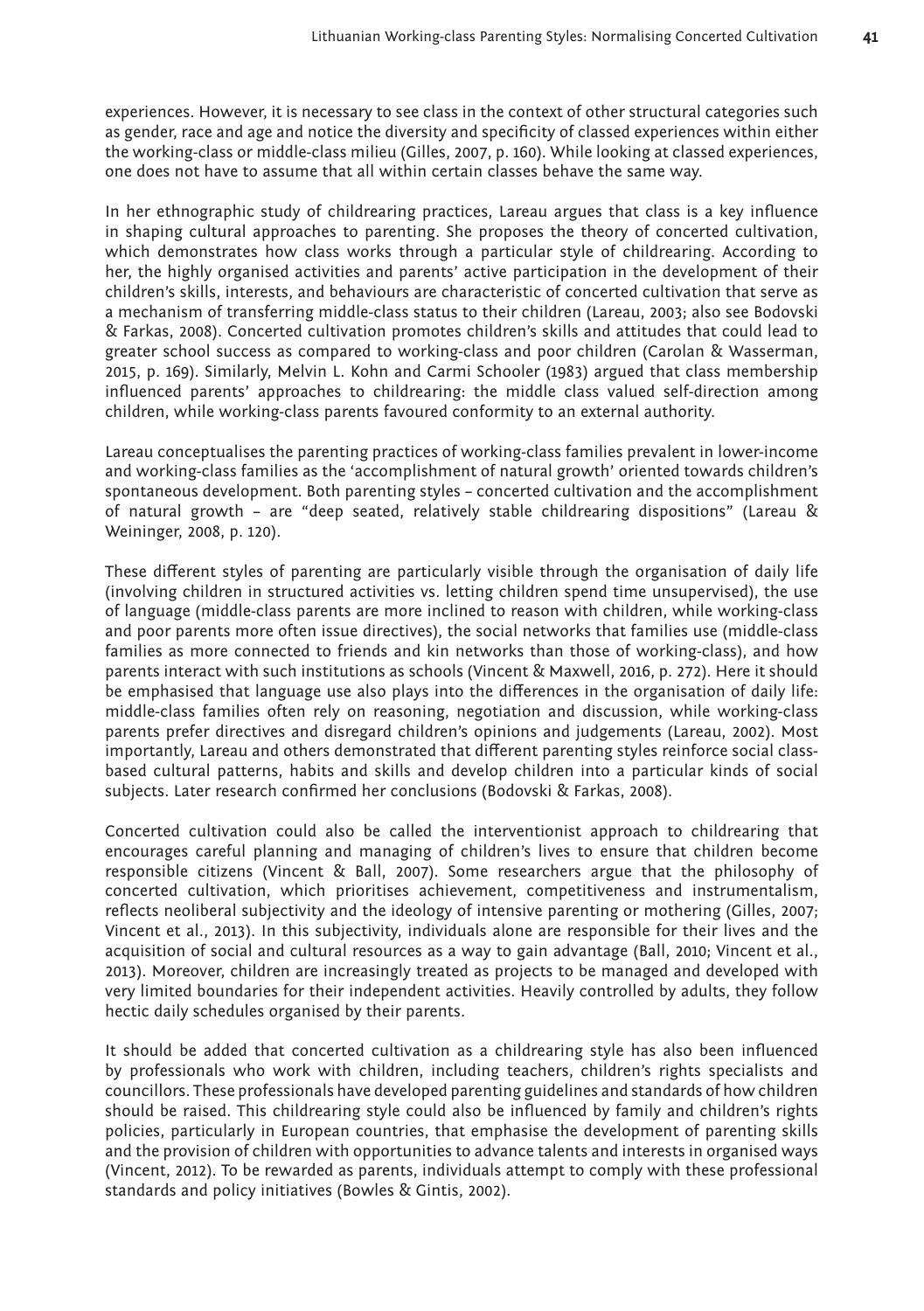Although concerted cultivation is, above all, a middle-class phenomenon, according to some scholars due to the prevailing neoliberal ideology of intensive or good parenting even workingclass parents increasingly adopt this childrearing style that could help them reproduce social advantages (Bennet et al., 2012; Vincent & Maxwell, 2016; Sjödin & Roman, 2018). Disadvantaged parents attempt to carefully manage their children's everyday lives; they cultivate their talents and have high educational expectations for them (Cheadle & Amato, 2011). Thus, concerted cultivation becomes a parenting style that sometimes crosses class boundaries.

Despite the prevalence of concerted cultivation in society, it should be emphasised that in my analysis I do not consider either concerted cultivation or the accomplishment of natural growth as an intrinsically superior parenting style. Each style has its drawbacks. Concerted cultivation often exhausts both parents and children, while the accomplishment of natural growth might impede children's success in dominant institutions (Lareau, 2002, p. 774).

# **Methodology**

My analysis is a part of a broader research project "Families, Inequalities and Demographic Processes" that investigates socio-economic inequalities, family structures and social policies related to the 1970-1984 birth cohort. The respondents of this cohort started their life course under the conditions of emerging neoliberal capitalism and social transformations in the decades beginning from 1990, during the transition from socialism to capitalism. Although this cohort represents a new epoch of Lithuanian families, it has not been analysed sociologically. Moreover, there is no research conducted on parenting styles practiced by this cohort.

The paper is based on 23 biographical interviews conducted with 14 Lithuanian mothers and 9 fathers. These interviews were selected from a total sample of 88 interviews carried out within this research project from April 2018 to January, 2019. In terms of age, interviewees ranged from 35 to 48 years old.

The researchers used an interview guide with eleven sets of questions focusing on different aspects of family lives, ranging from family history to parenting styles and childrearing practices. For this article, I chose the parts of the interviews that focused on the management of children's everyday lives, their pastime, and extracurricular activities. Questions were also asked about the futures that parents envisioned for their children. Information about the whole family situation was also gathered. The median duration of the interviews was two hours. The face-to-face interviews were audiotaped and later transcribed.

The researchers wanted to produce a purposive sample of contrasting groups of middle-class, working-class, and poor parents, meaning that the sample is nonrandom; the researchers recruited interviewees purposively and carefully. It should be mentioned, at the outset, that among the working-class there were no poor families whose adult members did not participate in the formal economy regularly. Unemployment, violence, alcoholism, and encounters with children's rights organisations were characteristic of poor families that could be ascribed to the ones at risk of social exclusion.

From the social categories of middle class, working class and poor, I chose working-class families based on detailed information that each respondent provided on their educational background, the nature of their employment, social networks, and cultural tastes. This means that I have considered a range of characteristics including occupation, education, family background, social networks, household income, and housing status in classing these parents. During the interviews, detailed questions about their parents' economic, cultural, and social capital were asked to allow me to better locate the respondents' original and current position in social space.

Working-class respondents had manual or service jobs, lower education, fewer social networks and were less inclined to participate in cultural practices such as reading books, listening to music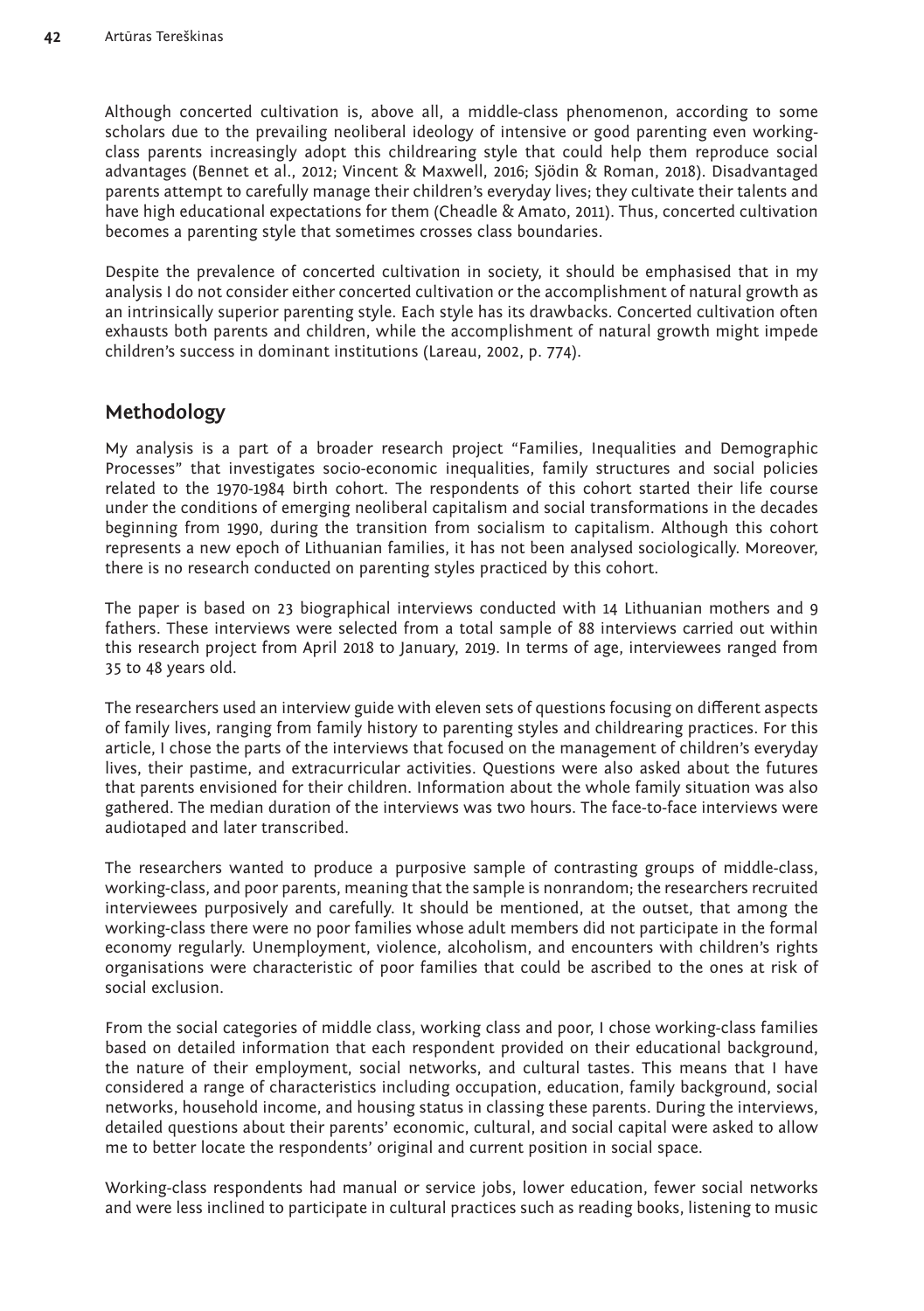or visiting museums and galleries. It should also be emphasised that interviewees were explicitly asked about their social class and their place in Lithuanian society, but in assessing their class position I also drew on Bourdieu's (1986) ideas on social class. Therefore, besides their educational background, employment, and self-identified social class position, the respondents' access to various forms of economic, cultural, and social capitals were also important. I argue that this classification is sufficient for analysing the relation between parents' class positions and their parenting values.

Although the category of class is sometimes called a 'zombie category' or 'shell institution', (Duncan 2005, p. 74; also see Gillies, 2005), it remains relevant to people's lived experiences and could serve as a useful research instrument. The pragmatic use of the terms 'working class' and 'middle class' in this article allows me to grasp the experience of living class in the day-to-day process of raising children. Drawing on data from the biographical interviews with working-class parents, I sought to identify the part that childrearing style played in parental strategies for class reproduction.

In my analysis, I use theory-guided qualitative research in which the theory of concerted cultivation serves as a guide to studying the interrelation of class and childrearing. This type of research not only allows me to explore working-class parents' experiences, perceptions and attitudes but also to look for evidence that disconfirms the previous research as well as to seek evidence that supports the already established theory (Gilgun, 2005). As previously mentioned, I measure concerted cultivation and the accomplishment of natural growth by using three identifying themes or patterns related to the following areas: the organisation of children's leisure and extracurricular activities, the dynamics of freedom and control in managing children's time and the understanding of parental responsibilities and 'good parenting'. Sometimes this approach is called 'deductive qualitative analysis', which researchers use to test a theory on different cases (Gilgun, 2004; also see Denzin & Lincoln, 2000). Without limiting the interpretation of data, this type of approach helps me understand the impact of class on the choice of different childrearing styles and vice versa.

# **Between different childrearing styles**

My analysis of 23 biographical interviews with working-class respondents attempts to uncover two main approaches behind the organisation of daily lives that reflect the previous research in the field. In this article, I ask whether working-class parents consider the concerted cultivation of their children an essential aspect of good parenting or do they opt for other parenting styles. Is concerted cultivation increasingly accepted by working-class parents as a dominant parenting style? How do parents monitor and intervene in their children's everyday lives? What constraints within their class milieu work against their attempts to manage children's lives?

#### *Sticking to the accomplishment of natural growth*

A very small part of working-class respondents (only four out of 23) was attached to the organisation of daily life that Annette Lareau (2003) called the 'accomplishment of natural growth'. Their children had a comparatively relaxed and slow pace of life. Although children had certain boundaries, their behaviour was not controlled by their parents. In the words of 40-year old Jaroslavas, "[children] have a total freedom; they would call me and say that they would return late because they had a meeting… We do not regulate [their lives]." He also reiterated that freedom was a necessary precondition of a happy childhood: "Well, a child has to feel freedom, unfettered freedom…" According to the respondent, he was not responsible for managing his children's leisure and he let them to engage in their self-initiated activities.

Asked about the dynamics of freedom and control, the same respondent explained that control did not work in his family and that the accomplishment of natural growth was more productive in equipping his children with necessary social, cultural and emotional skills: "Now they have full freedom, previously we tried to control them but our control did not work, it only made me angry.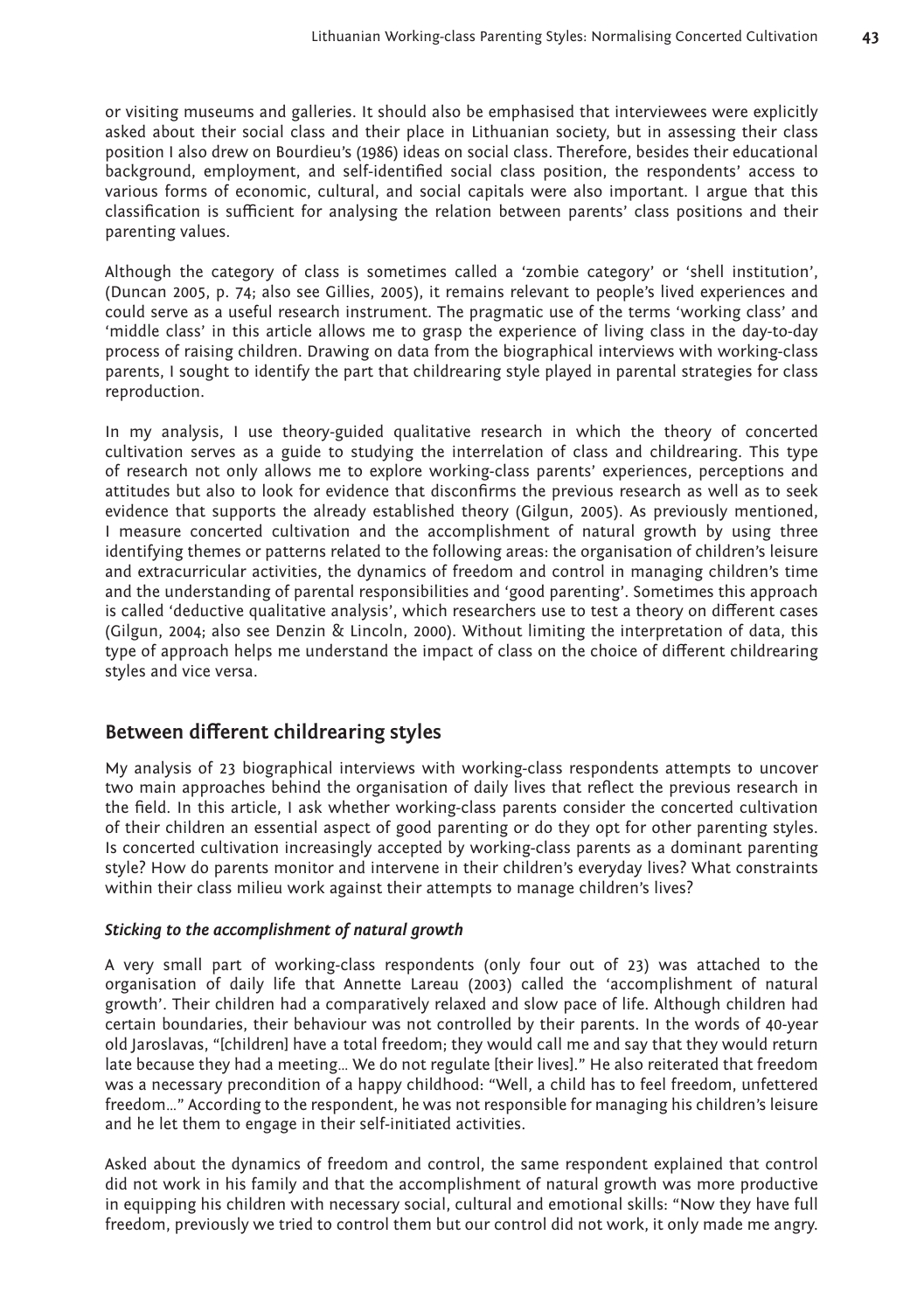And I decided to give them full freedom and it calmed me down." This father did not conceive of their children as possessing a sense of entitlement. On the contrary, according to him, to achieve anything worthwhile they had to be independent and prone to hard work.

Choosing between freedom and control sometimes depended on these parents' inability to activate economic, social and cultural resources for their children's advantage because of different obstacles such as financial hardship or simply the lack of time. The parents of this group often unsuccessfully struggled to overcome class disadvantages and restrictions brought by their limited stock of material, social, cultural and emotional resources. 46-year-old Laima said that when her two children wanted to get involved in extracurricular activities, she did not have enough money for them and later her children were reluctant to choose activities. Her son became more interested in spending time playing computer games than attending sports or dance training.

It is possible to gather from this interview that the respondent did not have enough time, money and emotions to invest in her children despite her commitment to their welfare. Therefore, she attempted to compensate for the experiences of disadvantage by drawing rather wide boundaries for her children's behaviour. In Laima's words, "Well, I am not a crazy mother who tries to busy children to such a degree that they don't have free time. Somehow, I always remember how nice it was not to do anything in my childhood. They get very tired at school…" Thus, she advocated children's leisure choices such as computer games or just browsing the internet and refused to control them. "Let them educate themselves," was her motto.

Parental emphasis on personal autonomy and self-initiated leisure activities, as demonstrated in previous research (Weininger & Lareau, 2009), distinguished this group of working-class respondents. The lack of motivation was another trait observable in the everyday lives of workingclass children who were granted independence and autonomy. Although children had sufficient time for self-initiated leisure activities, in 42-year-old Loreta's words, "My children have enough free time, even when I offer them some occupations or something else, I don't know… they lack motivation and they simply don't want to do it. I offer them to go to the pool or some similar activity but they [refuse]."

Supporting children's natural growth was part of working-class parents' efforts to meet their children's basic needs. Working-class parents viewed their children's development as 'natural' and 'spontaneous'. Instead of managing their children's lives, these respondents let them play independently and did not strictly structure their educational or recreational activities. Some respondents said that the most important thing for them was being together with their children even if they did not do anything. They enjoyed idleness, spending time at home, and simply watching television.

It is possible to argue that the lack of economic, social and cultural resources might have also influenced the choice of the accomplishment of natural growth. However, the respondents of this group did not consider themselves bad parents because, as Lareau argued in her research (2002), working-class parents' commitment to natural growth also required a lot of effort.

### *Pressures of concerted cultivation*

However, the biggest share of working-class respondents rejected the accomplishment of natural growth and treated their children as projects to be developed. Their children were engaged in a hectic schedule of leisure activities. For instance, extracurricular activities such as sports, dancing, language learning, and playing musical instruments, were popular. In contrast to the first group of parents, their children were involved in a large number of organised activities. The respondents thought that exposing children to different activities was beneficial. 38-year-old Ramunė told that after returning to Lithuania from emigration her daughter attended everything possible: ballet, gymnastics and music lessons. Currently, her daughter went to a music school.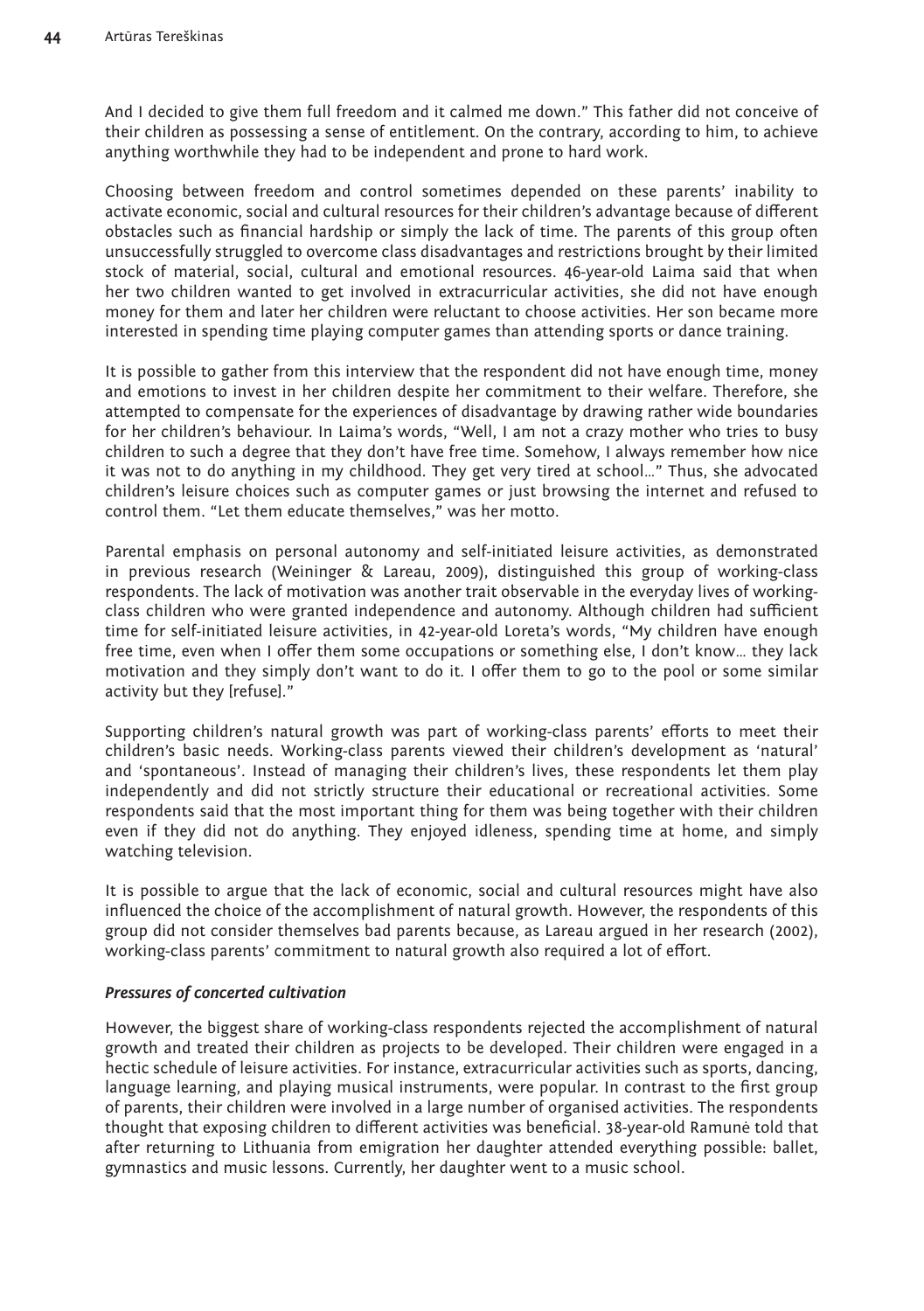Although they allowed choices for extracurricular activities, these respondents nudged their children in the 'right' direction. If the children chose certain activities, they had to attend them throughout the whole school year. In the words of 41-year-old Rūta, when they got tired of extracurricular activities, she let her children skip them but only for a short while. Afterwards, they had to continue doing what they had chosen earlier.

46-year-old Rasa said that extracurricular education was very important because children needed to test themselves and choose favourite activities that would benefit their future. The extracurricular activities were also instrumental in transmitting life skills to children. While the children of the first group enjoyed more independence, in this group, children's lives were viewed as learning opportunities. According to 45-year-old Rimas, his sons had very little time because both studied or attended high school and were involved in different sports. The whole family usually got up at 5am to take the children to sports training, after which they would go to school. In his words, "he has been working as a taxi driver for his children for ten years now…"

In the words of 44-year-old Kamilė, her daughter excelled in everything she did including street dancing. She was very active and bold in her informal education choices that helped her. Similarly, 33-year-old Miglė, a single mother, bragged about the achievements of her 10-year-old daughter who attended sports, board games, ballroom dancing, football and other classes. Her daughter's day was a good example of a hectic schedule: "She is busy all week from Monday to Friday. She has extracurricular activities every day but they are well-coordinated: she goes to some by herself and I drive her to others..." However, in the respondent's view, her child's involvement in too many activities was beneficial even for her school grades. As this respondent's pronouncements demonstrate, concerted cultivation served as a way of "increasing children's prospects of future success in education and employment" (Sjödin & Roman, 2018, p. 765; also see Vincent & Ball, 2007).

Most respondents were concerned about their children's physical and emotional wellbeing and attempted to ensure that they had the skills to cope with everyday challenges, for instance, the incidences of injustice and bullying at school. 38-year-old Gabrielė stated that her son chose IT club and English language training himself. She wanted him to get involved in sports training because of self-defence necessary at school: "It was my initiative. I said, 'Go, son, exercise, it is necessary to defend yourself because there could be various incidences at school'."

Asked about character traits that she wanted to instil in her child, 44-year-old Kamilė enumerated the sense of responsibility, boldness, and self-confidence:

I want her to be responsible in anything she does, bold, I mean, to overcome any fears and complexes... I would like her to be more confident, that's why I always repeat that she is both beautiful and intelligent, you need to tell it over and over again... I want her to be honest but most of all I want her to be more self-confident.

44-year-old Marijonas thought that responsibility was also an important character trait but it also concerned parents who had to help children solve their problems. In his words, "If a conflict or something else happened in school, you sat down with [your child] and resolved the issue… Generally, we talk a lot with our children." In this regard, concerted cultivation was a part of good parenting that, in its turn, reflected a neoliberal attitude of responsibilisation where parents alone were responsible for the "development of the children's intellectual, social, cultural, physical and emotional skills" (Vincent & Maxwell, 2016, p. 273).

The respondents in this group conceptualised the dynamics of freedom and control in childrearing differently from those in the first group. They argued that children should be managed in every sphere including school and leisure. Although parents talked about children's choices, they frequently indirectly structured and controlled these choices. In 37-year-old Olegas's words, parents had to look after children and show an interest in them: "You need to control children, to make them do homework and see that they observe the curfew." Another respondent, 45-year-old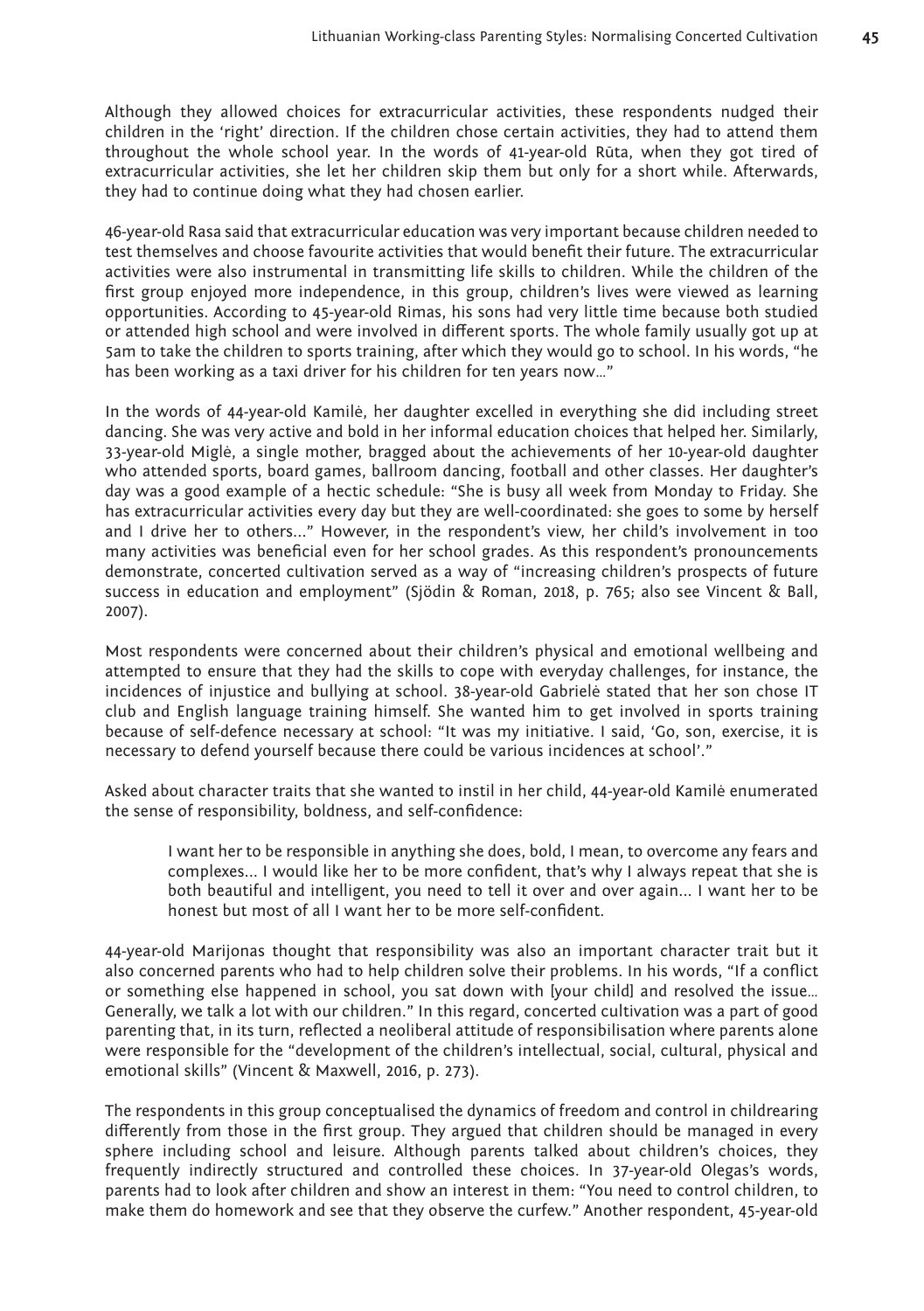Rimas, argued that younger children needed more control. When his two sons grew older, he "gave them a little more freedom" because he started to trust them.

Even in choosing extracurricular activities, the balance between freedom and control had to be retained. 33-year-old Miglė said that her daughter had chosen some extracurricular activities herself but she suggested to her some other activities which, in the end, also worked. This helped her to promote her daughter's decision-making skills and foster her curiosity and creativity. This respondent subjected her daughter to constant manipulation and directions to increase her life chances. Activities that Miglė involved her child in were designed to give her a social advantage. In searching for social advantage, this working-class parent attempted to do 'middle-class work'.

A range of key factors was instrumental in overcoming disadvantage by way of concerted cultivation. They included parental involvement in regulating children's leisure activities, instilling an understanding of the importance of education, and cultivating strong emotional relations with them. Even the lack of material resources did not prevent these parents from achieving their goals. In this regard, concerted cultivation was considered not only as a way of fighting class disadvantage but also as a part of good parenting.

In describing good parenting, 37-year-old Olegas argued that besides providing material support, a good parent not only spends a lot of time with their children but also communicates with them. However, because of his busy job, he could not afford enough time for his two children.

Other respondents described good parenting similarly. According to 45-year-old Rimas, "good parents are those who spend more time with children. If you want to have good relationships [with children], you have to devote some time to them…. Besides, if you're not interested in their activities, you won't have anything in common with them." Asked about the crucial things in childrearing, 41-year-old Rūta said that the main thing for her was good communication with children and finding pleasure in small things. Even if they did not have enough money, she and her husband would find ways to go out with their children and engage in some pleasurable activities.

35-year-old Aušra emphasised the sense of constant support that parents provided to children as one of the most significant traits of good parenting. She also mentioned openness and talking with children as a way to make their lives happy and successful: "[Good parents] take care of their children who are not afraid of talking to them and being candid with them… Such relationships are very honest and sincere." According to 44-year-old Kamilė, "I do know that you have to spare a minute to the child for her to become happier..." In 46-year-old Laima's words, "Perhaps you should devote all your attention to a child... I pay a lot of attention to my children, their opinions are important to me, we often deliberate and negotiate… Compared to my childhood, now I care much more about my children's opinions." Here it should be emphasized that the respondent practiced deliberation and negotiation, often described by researchers as essentially middle-class values used to 'raise middle-class children' (Gillies, 2005, p. 838).

### *Submitting to the middle-class parenting style*

As the biographical interviews demonstrate, although there existed a slight variation between working-class respondents in their ability to effectively activate class resources for their children's benefits, most working-class parents practiced the principles of concerted cultivation that was essentially the middle-class parenting style. To manage their children's lives, they enrolled them in a variety of organised activities, advocated rather strict control of their lives and felt responsible for their leisure. Moreover, these respondents associated concerted cultivation with good parenting based on communication, deliberation and sharing pastime with children. Thus, concerted cultivation for them was an essential aspect of good parenting.

Only a small fraction of working-class respondents practiced the childrearing style that could be called the accomplishment of natural growth (independent play, unstructured recreational activities, free time for self-initiated activities). Most parents employed concerted cultivation even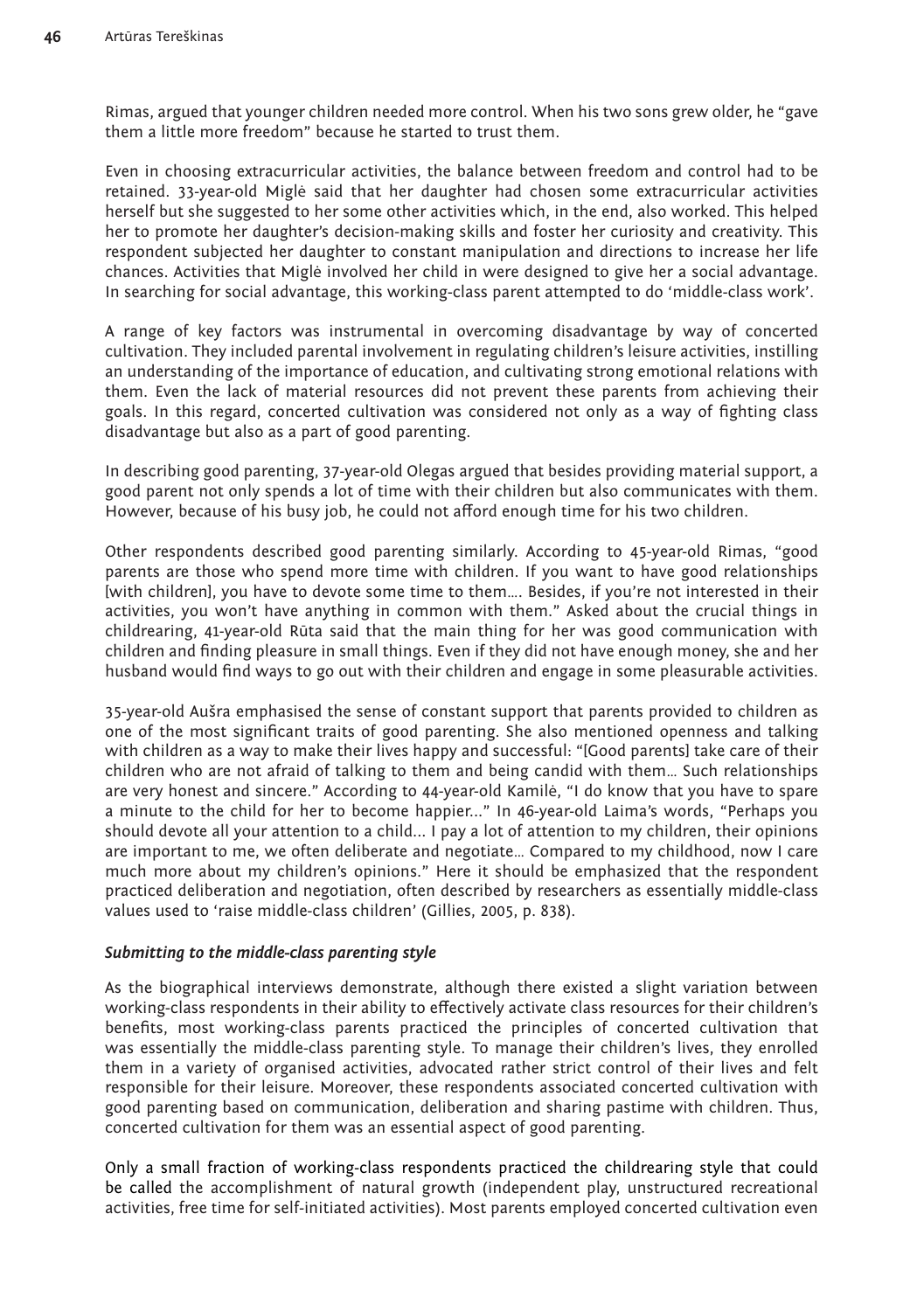if they encountered financial and material shortages. Some parents did not have enough time to coordinate children's activities, or experienced 'time poverty' (Sjödin & Roman, 2018, p. 775). Nonetheless, they embraced the ideology of good parenting manifested in concerted cultivation (Hays, 1996; Lareau, 2003). Thus, it is possible to speculate that their attempts at concerted cultivation depended more on respondents' beliefs and attitudes towards parenting rather than their socioeconomic constraints.

My research confirms Val Gillies's idea that parenting styles, in this case concerted cultivation, could be separated from a class position when despite structural and other constrains parents are able to exploit opportunities and develop their children's middle-class values (Gillies, 2005, p. 840). In other words, it is difficult to attribute the chosen style of childrearing to family income, the respondents' education, or professional occupation. It seems that the normative idea of good or intensive parenting permeated the respondents' everyday practices. Despite the limited resources, these parents cultivated children's skills and abilities necessary for their survival in the world of normative middle-class values.

# **Conclusion**

In this article, I analysed how parenting values and childrearing styles, particularly that of concerted cultivation, were attached to class cultures. In examining childrearing styles, I focused on the organisation of children's leisure and extracurricular activities, the dynamics of freedom and control in managing children's time, and the understanding of parental responsibilities and 'good' parenting.

The research shows that the so-called middle-class parenting style could be attributable to working-class families. Thus, my findings are not entirely consistent with previous studies on concerted cultivation because the social class was not necessarily related to working-class parents' propensity to practice what is called the accomplishment of natural growth. On the contrary, the article offers an account of the unpredictable ways in which social class affects childrearing styles. In other words, the respondents' structural location does not always determine their childrearing practices and parenting values. This finding points to the indeterminacy of social life and the diversity of parenting values and orientations within the working class.

First, most working-class respondents sought to ensure that their children's time, including extracurricular activities, was spent productively. This childrearing approach created a frenetic pace for both parents and children. Only a small fraction of working-class parents typically allowed their children more freedom and did not attempt to enrol them in many extracurricular activities. The predominant majority of parents placed more emphasis on control and discipline as a way of managing children's time. They longed for an exhaustive schedule of organised activities for their children and made a deliberate effort to cultivate their children's cognitive and social skills.

These parents thought of concerted cultivation as a strategy of good parenting based on professional parenting guidelines and the neoliberal understanding of individual responsibility (Hays, 1996; Guendouzi, 2005; Romagnoli & Wall, 2012). They felt personally responsible for developing their children's talents and skills. The choice of concerted cultivation reflects the conviction that parents are "responsible for generating their children's biographies through the development of the children's intellectual, social, cultural, physical and emotional skills" (Vincent & Maxwell, 2016, p. 273). It was also believed that this kind of parenting could become a path to social mobility. Concerted cultivation was considered a way to resolve the issue of social disadvantages "by inculcating middle-class values at the level of the family" (Gillies, 2005, p. 838).

On the one hand, it could be argued that concerted cultivation has been normalised as a parenting strategy for all (Vincent & Maxwell, 2016), therefore, parents unable to practice it were often described as engaged in inadequate parenting. For this reason, the failure to practice concerted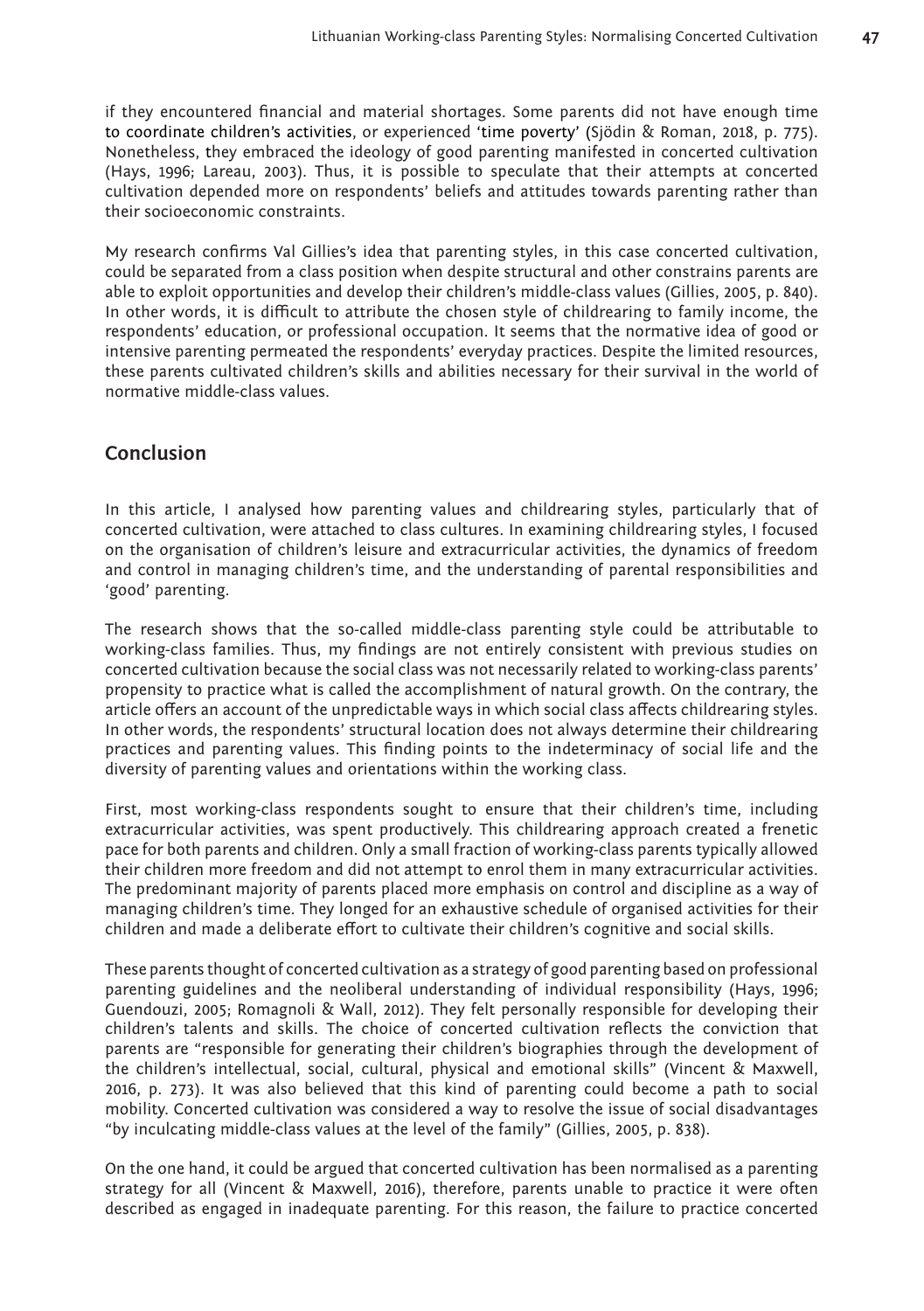cultivation would result in a feeling of guilt and self-blame. On the other hand, the research shows that Lithuanian parenting culture and childrearing values partly crossed class boundaries. The relationship between the resources held by these parents and the childrearing practices they pursued was not straightforward but rather complicated. The detailed analysis of the interview data revealed a lack of internal homogeneity among the working-class experiences. The diminished relevance of class for most parents' childrearing practices in my sample was an important finding in my study.

Moreover, as Val Gilles argues, the "uncritical adoption by the state of concerted cultivation as the gold standard of childrearing is at the very least open to question." According to her, concerted cultivation might be disadvantageous and risky to working-class parents because of their limited access to the economic, social, and cultural resources necessary to inculcate middle-class values. These individualistic values based on achievement, competition, entitlement, and instrumentalism might cause social alienation among children's peers (Gilles, 2007, p. 152-153). Despite these warning remarks, parents in my research largely associated concerted cultivation with advantages rather than risks and vulnerabilities.

I should also mention some limitations of my study. Firstly, the three chosen measuring aspects might not always capture the cultural logic of childrearing. Secondly, the boundaries between concerted cultivation and the accomplishment of natural growth are not clear-cut and some parents engaged in concerted cultivation might fall back on the accomplishment of natural growth due to their exhaustion, time poverty, and significant changes in income. Thirdly, the conscious choice not to include poor families may have also influenced the research results. I did not include them because most poor families were at risk of social exclusion (for instance, parents were unemployed, received unemployment benefits and had some addictions), and the cultural logic of their childrearing was radically different from both working and middle-class families. Differently from their working-class counterparts, poor families were rarely committed to provide their children not only with care and comfort but also with basic amenities. This finding differs from previous research on child poverty and poor families (Lareau 2003; Mason 2003). Thus, the Lithuanian poor families would require a comprehensive separate study.

Instead of drawing simple structural divisions between working and middle classes, it is possible to hypothesise that the normalisation of concerted cultivation refers to more nuanced parental social identities. In continuing the tradition of qualitative research on childrearing dispositions, values, and practices, we have to not only look at the complex ways that social class affects parenting strategies and vice versa but also analyse why middle-class parenting strategies are made normative. It could contribute to further research into parenting and the reproduction of social (dis)advantages.

# **References**

. . . . . . . .

- Ball, S. J. (2010). New class inequalities in education: Why education policy may be looking in the wrong place! Education policy, civil society and social class. *International Journal of Sociology and Social Policy*, *30*(3/4), 155–166. <https://doi.org/10.1108/01443331011033346>
- Bennett, P. R., Lutz, A. C., & Jayaram, L. (2012). Beyond the schoolyard: The role of parenting logics, financial resources, and social institutions in the social class gap in structured activity participation. *Sociology of Education*, *85*(2), 131–157. [https://doi.org/10.1177/0038040711431585](https://doi.org/10.1177%2F0038040711431585)
- Berg, P., & Peltola, M. (2015). Raising decent citizens on respectability, parenthood and drawing Boundaries. *NORA – Nordic Journal of Feminist and Gender Research*, *23*(1): 36–51. [https://](https://doi.org/10.1080/08038740.2014.938116) [doi.org/10.1080/08038740.2014.938116](https://doi.org/10.1080/08038740.2014.938116)
- Bodovski, K. & Farkas, G. (2008). 'Concerted cultivation' and unequal achievement in elementary school. *Social Science Research*, *37*(3), 903–919. [https://doi.org/10.1016/j.](https://doi.org/10.1016/j.ssresearch.2008.02.007) [ssresearch.2008.02.007](https://doi.org/10.1016/j.ssresearch.2008.02.007)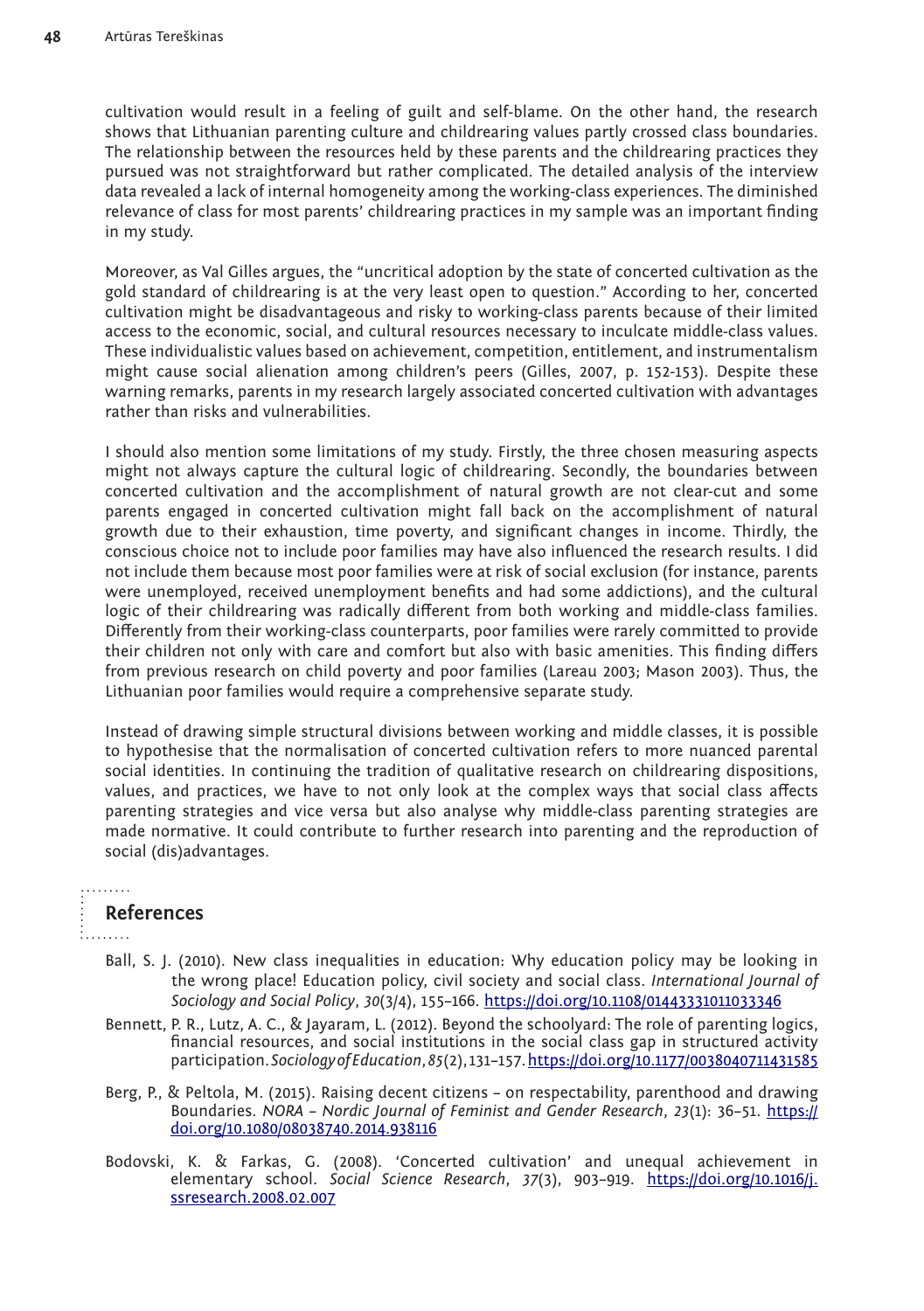- Bourdieu, P. (1986). The forms of capital. In J. Richardson (Ed.), *Handbook of theory and research for the sociology of culture* (pp. 241–258). Greenwood Press.
- Bourdieu, P. (2010). *Distinctions. A social critique of the judgment of taste.* Routledge.
- Bourdieu, P. (1996). *The state nobility: Elite schools in the field of power*. Polity.
- Bourdieu, P., & Wacquant, L. (1992). *An invitation to reflexive sociology.* Polity Press.
- Bowles, S., & Gintis, H. (2002). Schooling in capitalist America revisited. *Sociology of Education, 75*(1), 1–18.
- Carolan, B. V., & Wasserman, S. J. (2015). Does parenting style matter? Concerted cultivation, educational expectations, and the transmission of educational advantage. *Sociological Perspectives*, *58*(2), 168–186. [https://doi.org/10.1177/0731121414562967](https://doi.org/10.1177%2F0731121414562967)
- Cheadle, J. E., & Amato, P. R. (2011). A quantitative assessment of Lareau's qualitative conclusions about class, race, and parenting. *Journal of Family Issues*, *32*(5), 679–706. [https://doi.](https://doi.org/10.1177%2F0192513X10386305) [org/10.1177/0192513X10386305](https://doi.org/10.1177%2F0192513X10386305)
- Denzin, N. K., & Lincoln, Y. S. (Eds.). (2000). *Handbook of qualitative research* (2nd ed.). Sage.
- Devine, F. (2004). *Class practices. How parents help their children get good jobs.* Cambridge University Press.
- Duncan, S. (2005). Mothering, class and rationality. *The Sociological Review*, *53*(1), 50–76. [https://doi.](https://doi.org/10.1111%2Fj.1467-954X.2005.00503.x) [org/10.1111/j.1467-954X.2005.00503.x](https://doi.org/10.1111%2Fj.1467-954X.2005.00503.x)
- Gilgun, J. F. (2004). Deductive qualitative analysis and family theory-building. In V. Bengston, A. Acock, K. Allen, P. Dillworth-Anderson & D. Klein (Eds.), *Sourcebook of family theory and research* (pp. 83–84). Sage.
- Gilgun, J. F. (2005). Qualitative research and family psychology. *Journal of Family Psychology,19*(1), 40–50.
- Gillies, V. (2005). Raising the 'meritocracy': Parenting and the individualization of social class. *Sociology, 39*(5), 835–853. [https://doi.org/10.1177/0038038505058368](https://doi.org/10.1177%2F0038038505058368)
- Gillies, V. (2007). *Marginalised mothers. Exploring working-class experience of parenting.* Routledge.
- Guendouzi, J. (2005). 'I feel quite organized this morning': How mothering is achieved through talk. *Sexualities, Evolution & Gender*, *7*(1), 17–35.<https://doi.org/10.1080/14616660500111107>
- Hays, S. (1996). *The cultural contradictions of motherhood.* Yale University Press.
- Lareau, A. (2002). Invisible inequality: Social class and childbearing in black families and white families. *American Sociological Review*, *67*(5), 747–776.
- Lareau, A. (2003). *Unequal childhoods. Class, race and family life*. University of California Press.
- Lareau, A., & Weininger, E. B. (2008). Time, work, and family life: Reconceptualizing gendered time patterns through the case of children's organized activities. *Sociological Forum*, *23*(3), 419–454.<https://doi.org/10.1111/j.1573-7861.2008.00085.x>
- Kohn, M. L., & Schooler, C. (1983). *Work and personality: An inquiry into the impact of social stratification.* Ablex.
- Maslauskaitė, A., & Platūkytė, E. (2019). Material deprivation and personal wellbeing of single mothers in Lithuania. In V. Česnuitytė & G. Meil (Eds.), *Families in economically hard times* (pp. 73–98). Emerald Publishing Limited.
- Maslauskaitė, A., & Tereškinas, A. (2017). Involving nonresident Lithuanian fathers in child-rearing: The negative impact of income inequalities and sociolegal policies. *Men and Masculinities*, *20*(5), 609–629. [https://doi.org/10.1177/1097184X17727798](https://doi.org/10.1177%2F1097184X17727798)